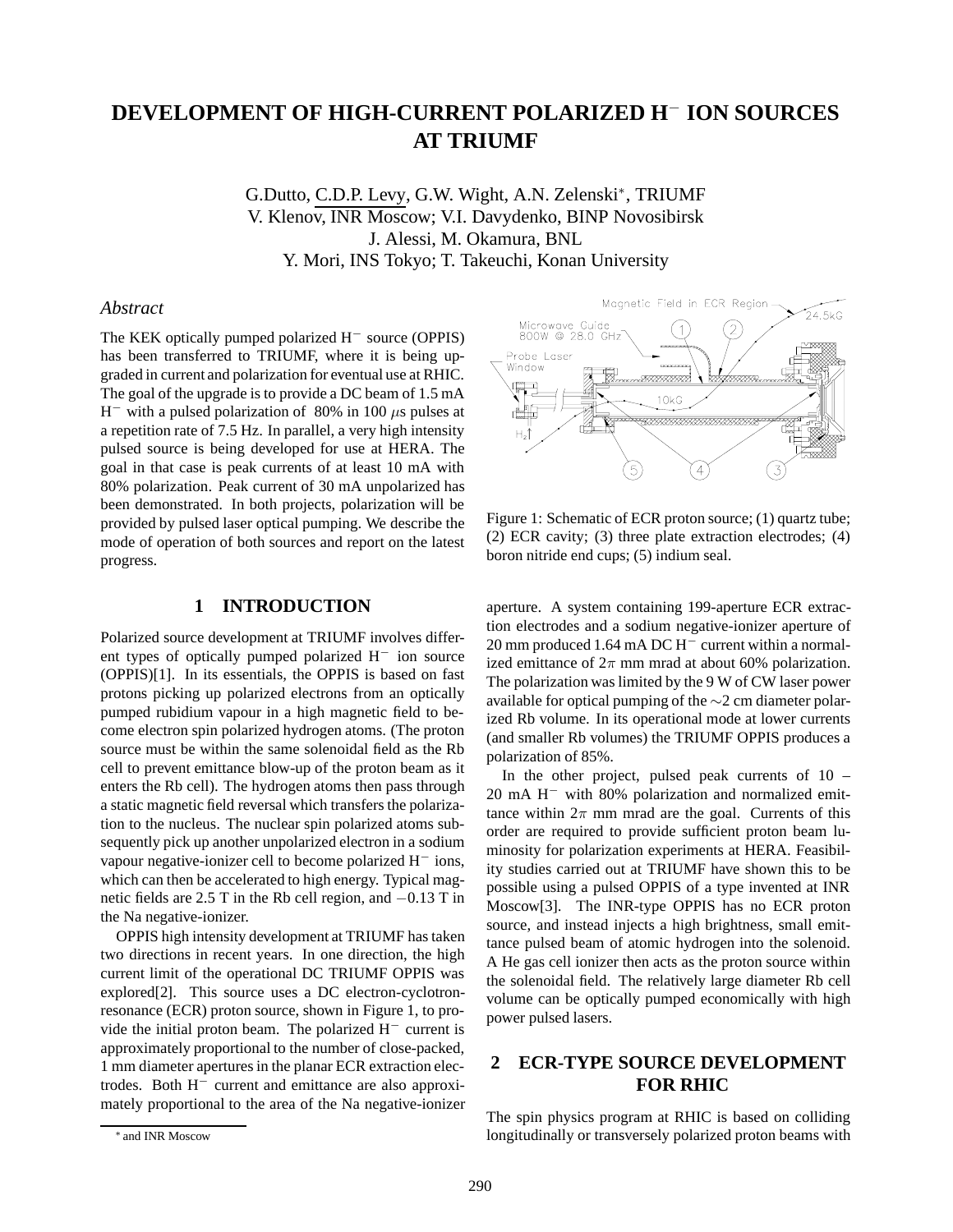centre-of-mass energies up to 500 GeV and a luminosity of  $2 \times 10^{32}$  cm<sup>-2</sup> s<sup>-1</sup>[4]. The polarized injector for RHIC must produce at least 0.5 mA H<sup>−</sup> ion current with 80% polarization during the 300  $\mu$ s pulse, within a normalized emittance of  $2\pi$  mm mrad. This is an ideal application for the ECR-type OPPIS. Again, inexpensive pulsed lasers can be used to optically pump the rubidium vapour.

The first ECR-type OPPIS was constructed at KEK[5]. Polarized beam is not presently required at KEK, and the KEK OPPIS is on loan to BNL to supply polarized H<sup>−</sup> for RHIC. The source is at present being upgraded at TRI-UMF to meet the RHIC requirements. It will be delivered to BNL in the first half of 1999, and design of the matching optics between the source and the RFQ has begun. Table 1 compares the RHIC requirements with what was previously demonstrated on the TRIUMF OPPIS, and with the estimated KEK OPPIS parameters. (The KEK source was last operated for polarized D<sup>−</sup> production [6]). The table shows that the existing TRIUMF design meets the RHIC requirements if 300  $\mu$ s pulses are extracted, even with CW laser pumping. However, 100  $\mu$ s pulse durations with peak currents of 1.5 mA would be preferred, since that would improve injection efficiency. The preference for the higher current, combined with the much lower cost of pulsed lasers relative to CW lasers, dictates the use of pulsed optical pumping. In previous tests at TRIUMF, near 100% Rb polarization was measured in a 2 cm diameter Rb cell having a vapour thickness of  $1 \times 10^{14}$  atoms cm<sup>-2</sup> and a length of 30 cm, using a pulsed Ti:sapphire laser[7].

Table 1: Comparison of OPPIS parameters.

|                             | KEK | <b>TRIUMF</b>        | <b>RHIC</b> |
|-----------------------------|-----|----------------------|-------------|
| Current $(mA)$              | 0.1 | 0.5                  | $0.5 - 1.5$ |
| Pulse duration $(\mu s)$    | 100 | DC                   | $100 - 300$ |
| Charge/pulse (mA $\mu$ s)   | 10  | 150 (in 300 $\mu$ s) | >150        |
| Polarization (%)            | 75  | 85                   | > 80        |
| Normalized emittance $2\pi$ |     | $2\pi$               | $<$ 2 $\pi$ |
| (mm mrad)                   |     |                      |             |
| Repetition rate (Hz)        | 25  | DC                   | 7.5         |

The KEK OPPIS as delivered to TRIUMF used a pulsed 18 GHz ECR proton source and CW laser pumping. At TRIUMF the KEK OPPIS is being optimized using a DC 28 GHz ECR proton source. Preliminary results give 520  $\mu$ A of H<sup>−</sup> DC current, using a 121-aperture extraction electrode with an overall diameter of 13 mm. This already satisfies the minimum RHIC beam current requirements, and a 199-aperture system will do proportionally better.

A new Na-jet negative-ionizer target is being developed, which has some advantages over the original canal and condensation chambers arrangement. A jet target can be shorter and the beam apertures larger, since Na vapour is more effectively confined. The condensed Na is recycled. Large apertures reduce secondary electron emission caused



Figure 2: The BINP-type proton source: (1) solenoid; (2) pulsed valve; (3) trigger electrode; (4) cathode; (5) alignment screw; (6) anode; (7) proton extraction grids.

by the intense polarized atomic hydrogen beam striking the cell, and therefore may allow biasing the Na cell up to 32 kV. If so, a 35 keV beam from the source will be injected into an RFQ, without requiring that the whole source be placed on a high voltage platform.

The flashlamp-pumped pulsed Ti:sapphire laser produces pulse durations of 80  $\mu$ s (FWHM) at a repetition rate of 1 Hz, using a simple power supply. The laser cavity is tuned with a 2-plate birefringent filter and a 0.5 mm thick etalon, producing a laser bandwidth of 15 GHz. The peak power density is 28 W/cm<sup>2</sup> over the 3 GHz Doppler broadened absorption width of Rb, for a 2 cm diameter laser beam. Previous results have shown that  $14 \text{ W/cm}^2$  is enough to produce nearly 100% Rb polarization[2]. Future development will concentrate on extending the pulse duration and repetition rate of the laser, mainly by increasing the capacitance of the power supply. Longer pulses may require the use of a different laser crystal, or two consecutive pulses.

#### **3 INR-TYPE OPPIS FOR HERA**

In the INR-type OPPIS, the ECR proton source is replaced by two components – an atomic hydrogen "neutral injector" outside the magnetic field surrounding the Rb vapour cell, and a pulsed He gas ionizer cell inside the magnetic field. Hydrogen atoms pass unaffected through the magnetic fringe field and enter the He cell, forming a small emittance proton beam that in turn enters the Rb cell.

The intense neutral injector, based on a BINP Novosibirsk prototype, has been developed and tested at TRIUMF. The test bench consisted of a setup that simulated the geometry of a working polarized source, minus the He ionizer and polarized Rb vapour cells necessary for actual polarized operation. The neutral injector consists of a primary plasmatron proton source (shown in Figure 2), a focussing solenoid and a pulsed  $H_2$  gas neutralizer. At each ignition